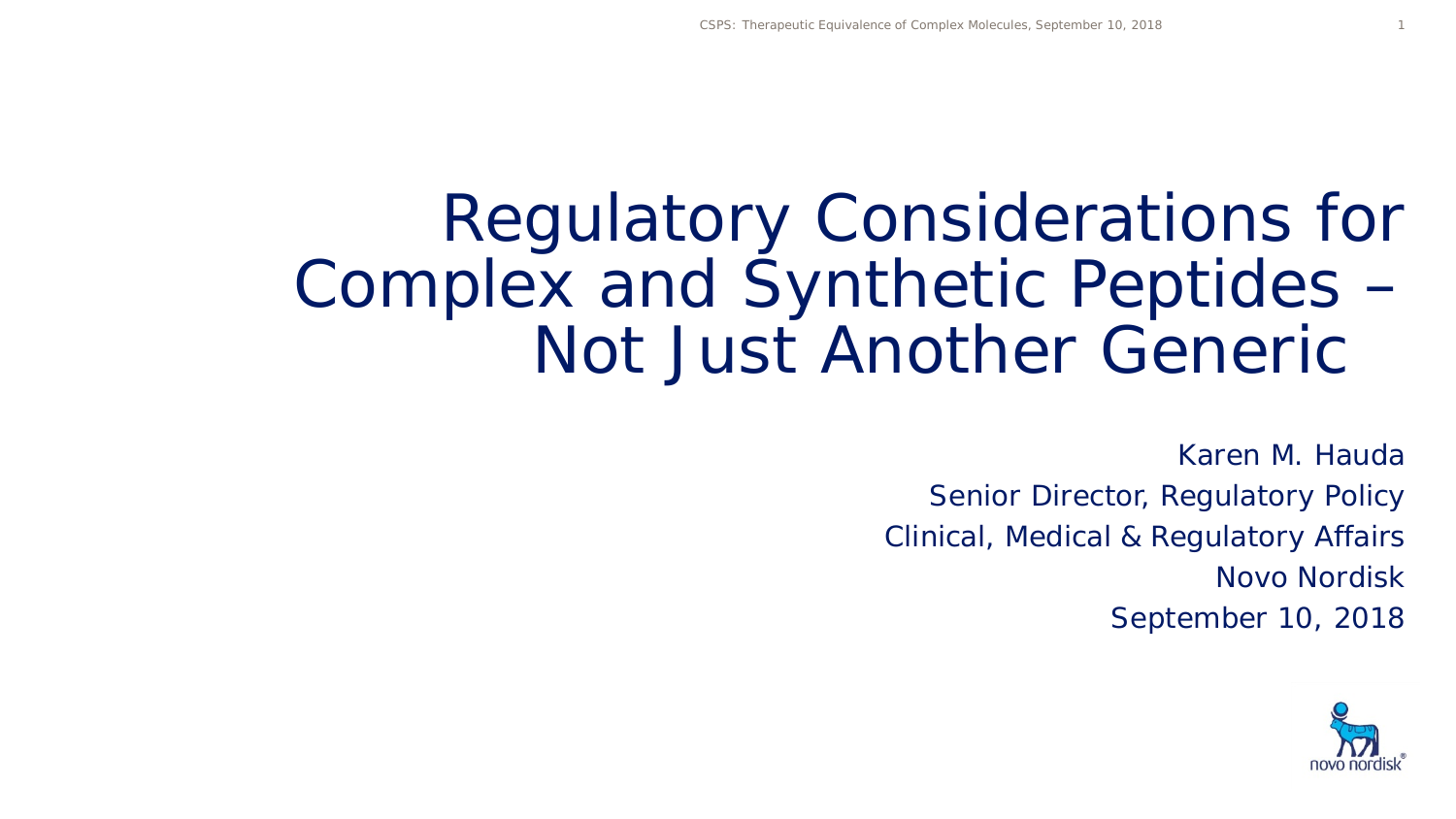#### **Abbreviations**

- RLD = Reference Listed Drug
- ANDA = Abbreviated New Drug Application (US FDA)
- $ADA = Anti-druq$  Antibody
- $aa = amina$  acid
- FDCA = Food Drug and Cosmetic Act
- PHSA = Public Health Service Act
- rDNA = recombinant deoxyribonucleic acid
- GLP-1 = Glucagon-like peptide 1
- RP-HPLC = Reversed-phase high-performance liquid chromatography
- LC-MS = Liquid chromatography–mass spectrometry
- MHC II = Major Histocompatibility Complex II

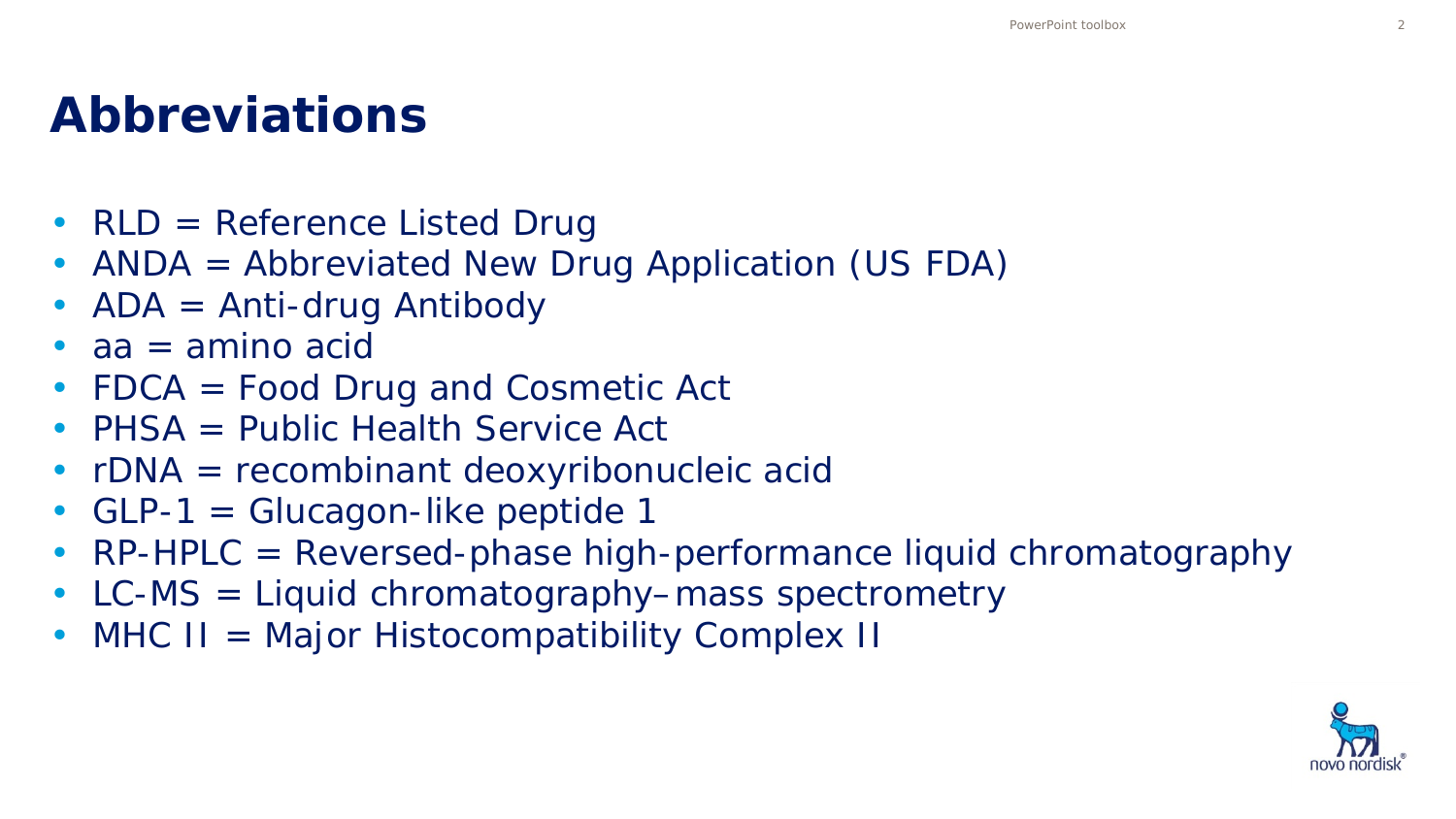## **Factors that can impact safety, efficacy, and potency in peptide products**

- Structure
- Impurities
- Immunogenicity
- Manufacturing Process

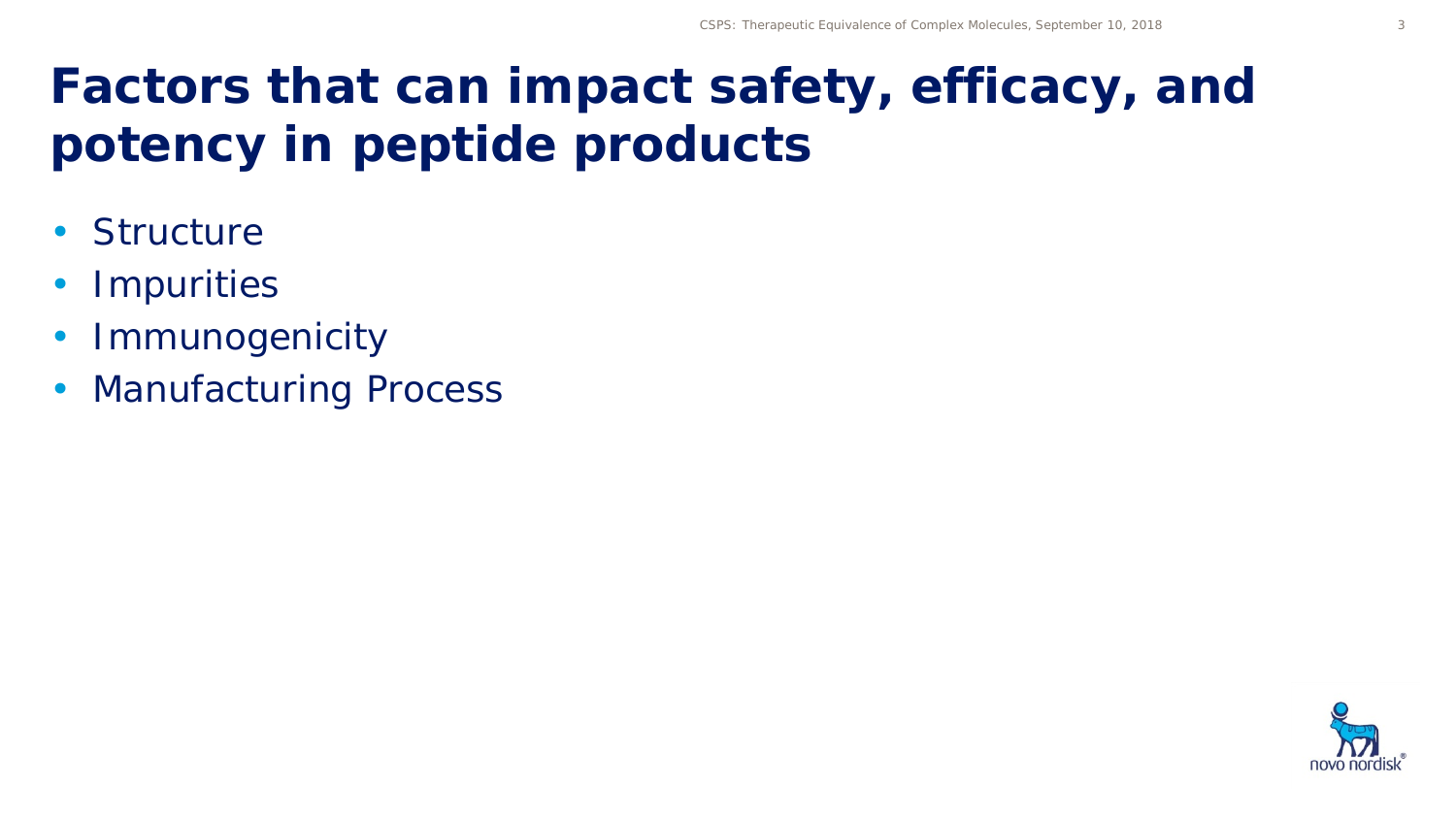## What is a Peptide vs a Protein?

- The US FDA has defined peptide and protein in FDA guidance<sup>\*</sup>:
- The definition differs from the rest of the world

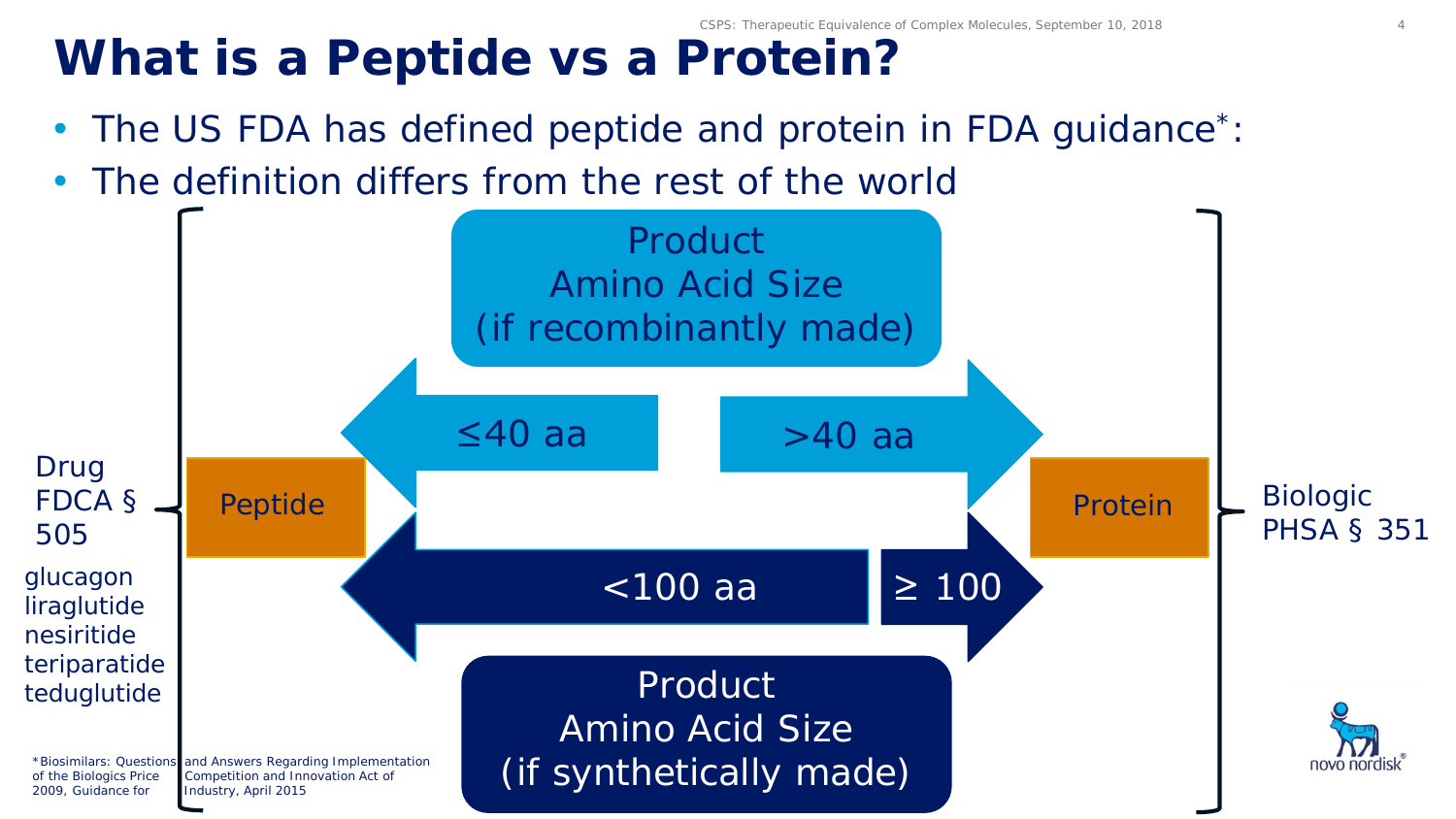#### **An example: Liraglutide GLP-1 Molecule, 31 aa**



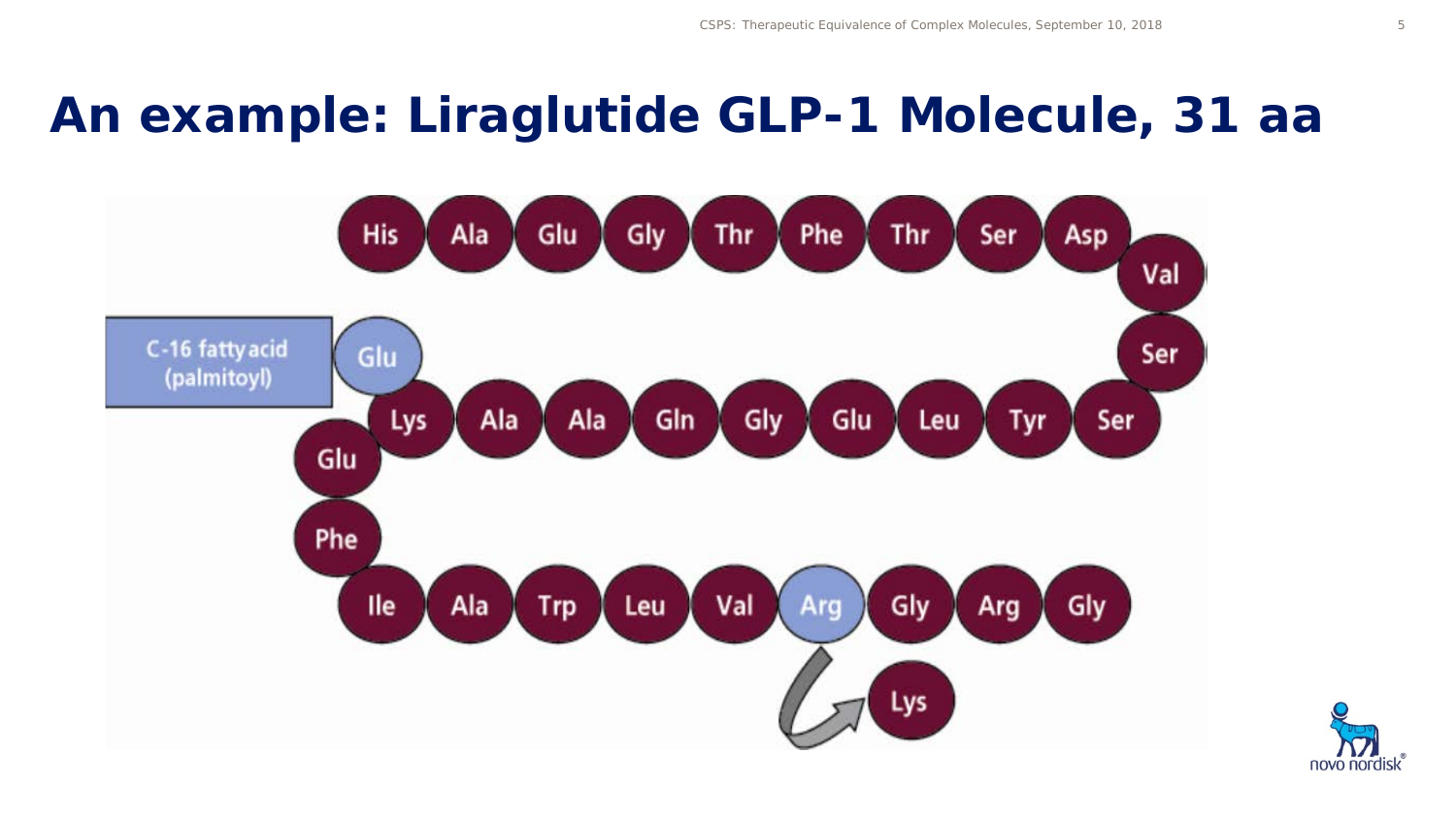#### **ANDAs for Certain Highly Purified Synthetic Peptide Drug Products That Refer to Listed Drugs of rDNA Origin\***

- In the past, analytical methods have not always been capable of adequately characterizing peptide products for submission in an ANDA. However, given the current state of technology for peptide synthesis and characterization, **FDA now believes it is possible for an ANDA applicant to demonstrate that the active ingredient in a proposed generic synthetic peptide is the same as the active ingredient in the RLD** that is of rDNA origin, and demonstrate that such products are pharmaceutical equivalents.
- Specifically, this guidance covers the following five 20 peptide drug products: **glucagon, liraglutide, nesiritide, teriparatide, and teduglutide**

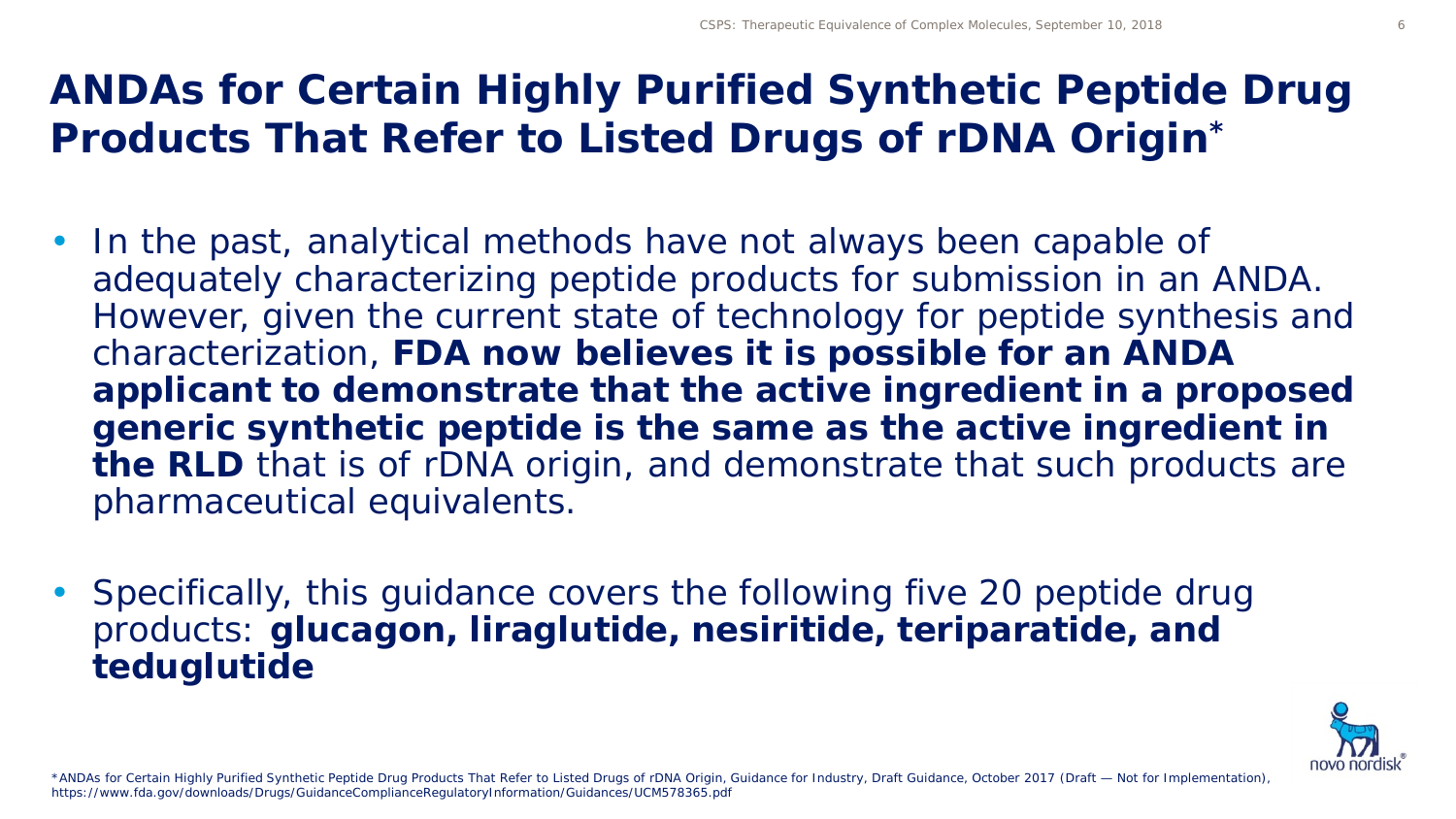#### **Peptide Structure Matters**

- FDA has described a "peptide" as having "less three-dimensional structure" than a "protein," and, therefore, "generally characterized more easily than proteins."\*
- While peptides may be shorter amino acid sequences they can, and often do, have 2° and 3° structure
- Improper folding or receptor interaction can impact safety, efficacy and potency
	- Liraglutide adopts both well-defined secondary (alpha-helix) and tertiary structure (oligomerisation) and correct folding is critical for receptor interaction and potency of the molecule
	- Protein aggregates where the monomer is structurally perturbed may lead to unfavorable properties and loss of potency

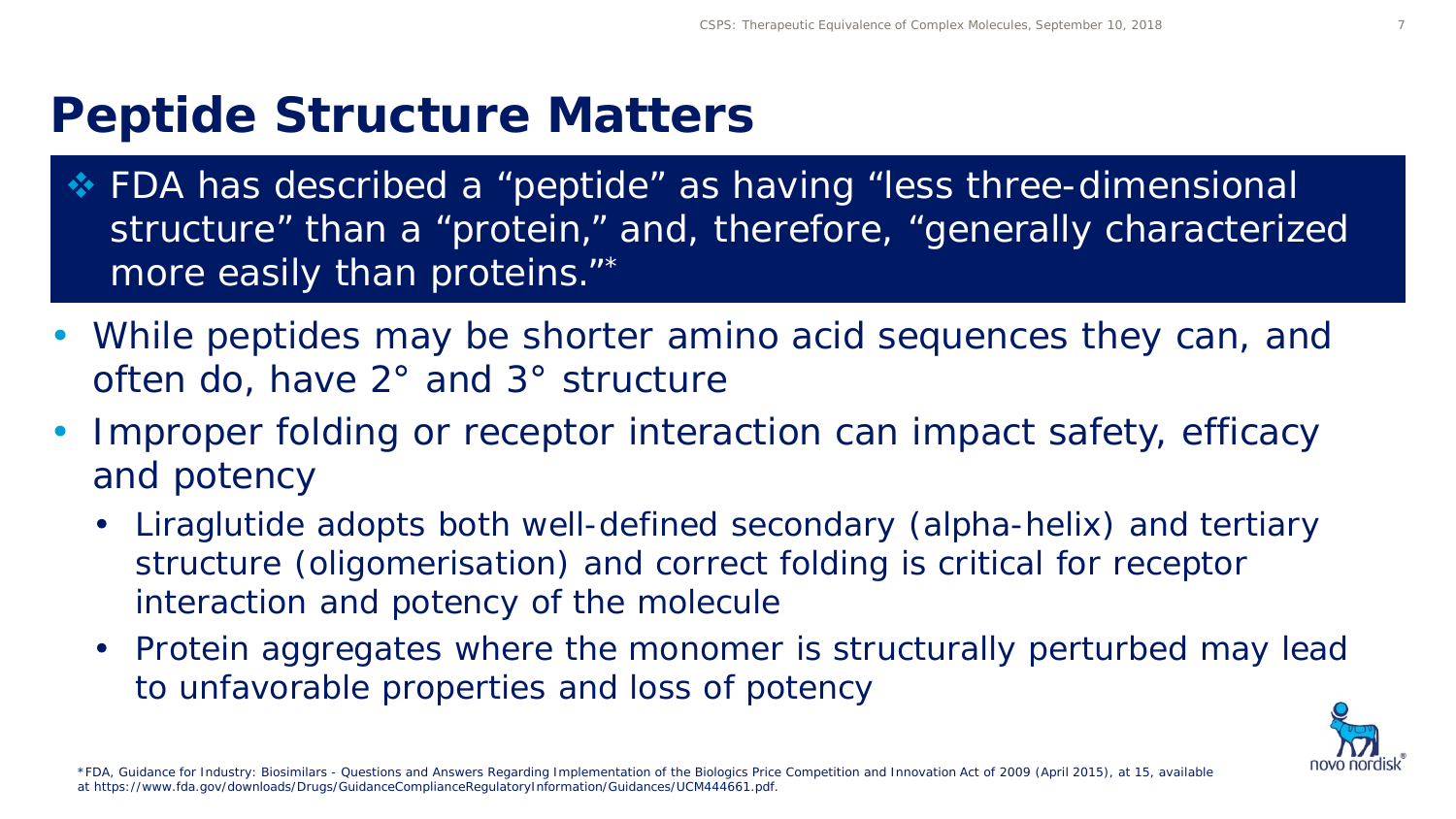#### **Threshold levels are not scientifically justified & immunogenicity can't properly be determined without clinical immunogenicity studies in humans**

- FDA Draft Guidance\* recommends follow-on ANDA manufacturers:
	- 1) Identify each peptide-related impurity that is 0.10 percent of the drug substance or greater, and states generally new specified peptide-related impurity levels of no more than 0.5 percent of the drug substance **do not raise immunogenicity concerns**
	- 2) For each new specified peptide-related impurity that is not more than 0.5 percent of the drug substance, the ANDA **applicant should characterize the** impurity and provide justification for why such impurity does not affect the safety
	- 3) Demonstrate for each new impurity that the impurity **does not contain sequences that have an increased affinity** for major histocompatibility complex (MHC), known as T-cell epitopes
	- 4) Demonstrate that the proposed generic synthetic peptide **does not increase the aggregation propensity or the quality of the aggregates formed**, especially under stress conditions, and does not contain impurities or contaminants that produce a greater or distinct stimulation of innate immune activity as compared to the RLD

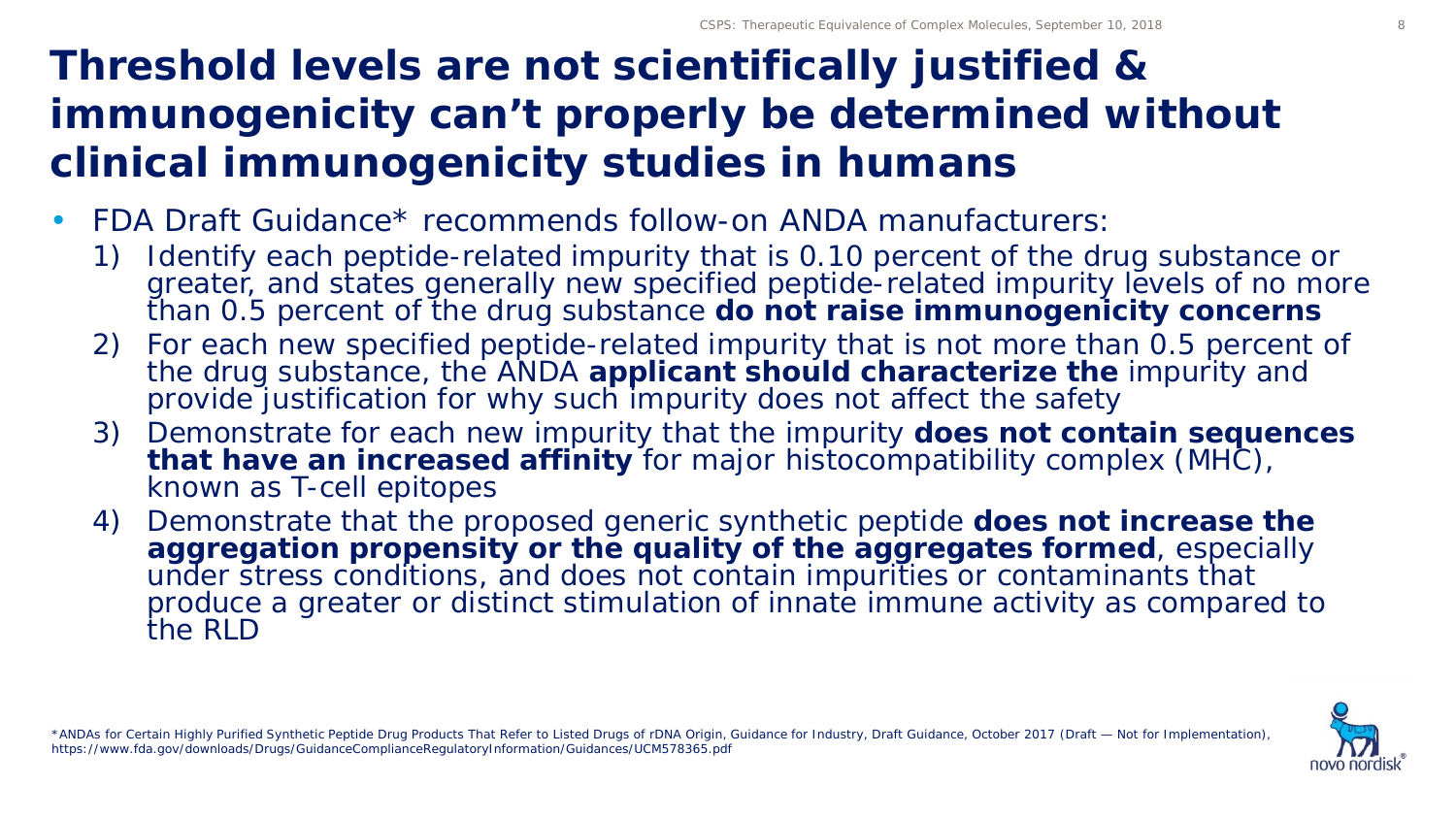### **Product Homology Immunogenicity Considerations**

- A lower homology to native peptide may lead to higher ADA formation
- However, a higher homology increases the likelihood that ADAs will be cross reactive to native peptide

**Example:** GLP-1 peptide agonist product homology to native human GLP-1

Liraglutide: 97% homology Taspoglutide: 93% homology Exenatide: 53% homology

However, ADA formation between taspoglutide and liraglutide, that both have a >90% homology to native GLP-1, differ greatly, suggesting other factors are involved

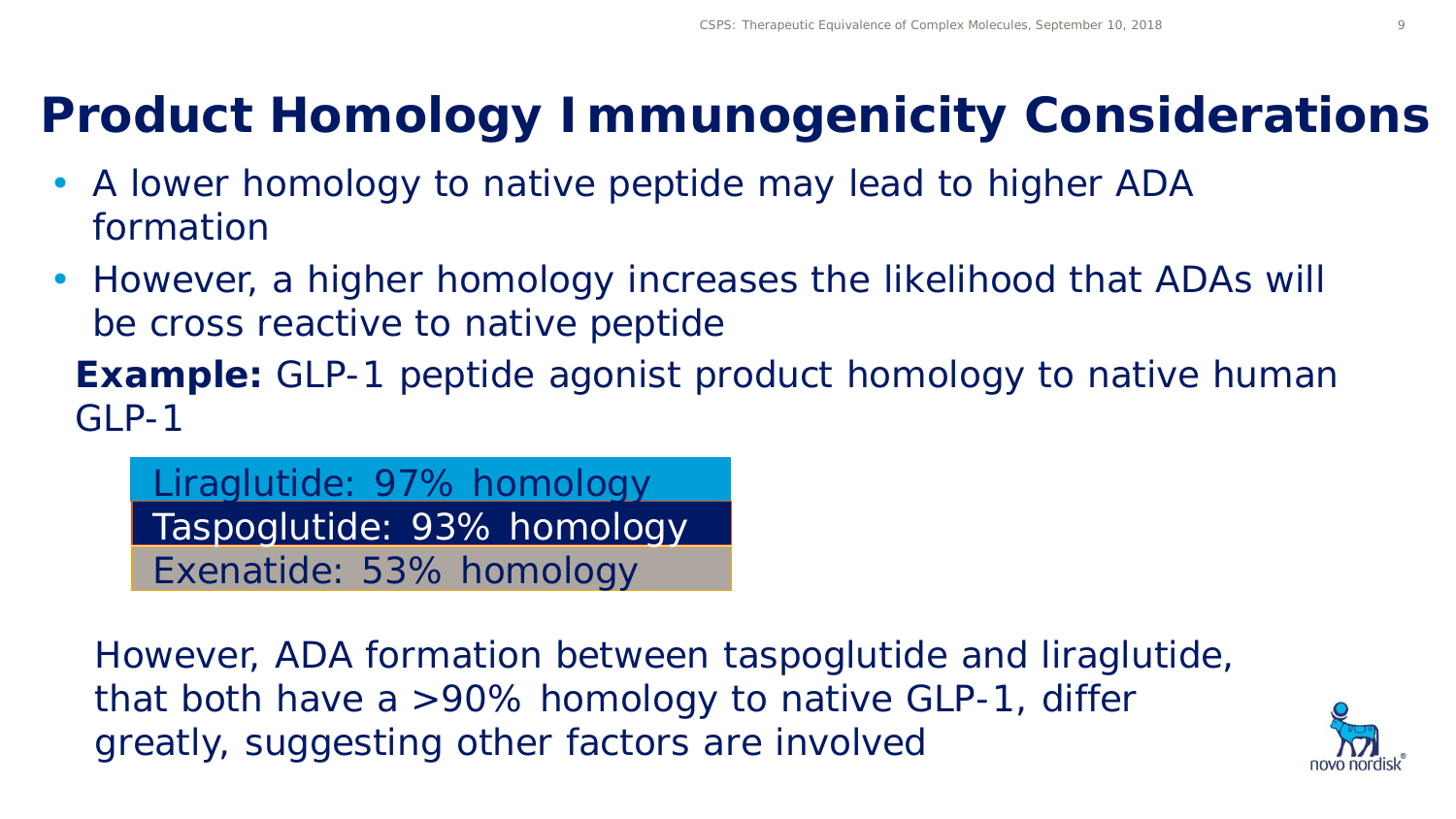• Tested liraglutide drug substance batches, Supplier 1



*Overlay plot of RP-HPLC purity analysis 044-SM-7004 of Novo Nordisk's liraglutide drug substance and liraglutide drug substance from Supplier 1*

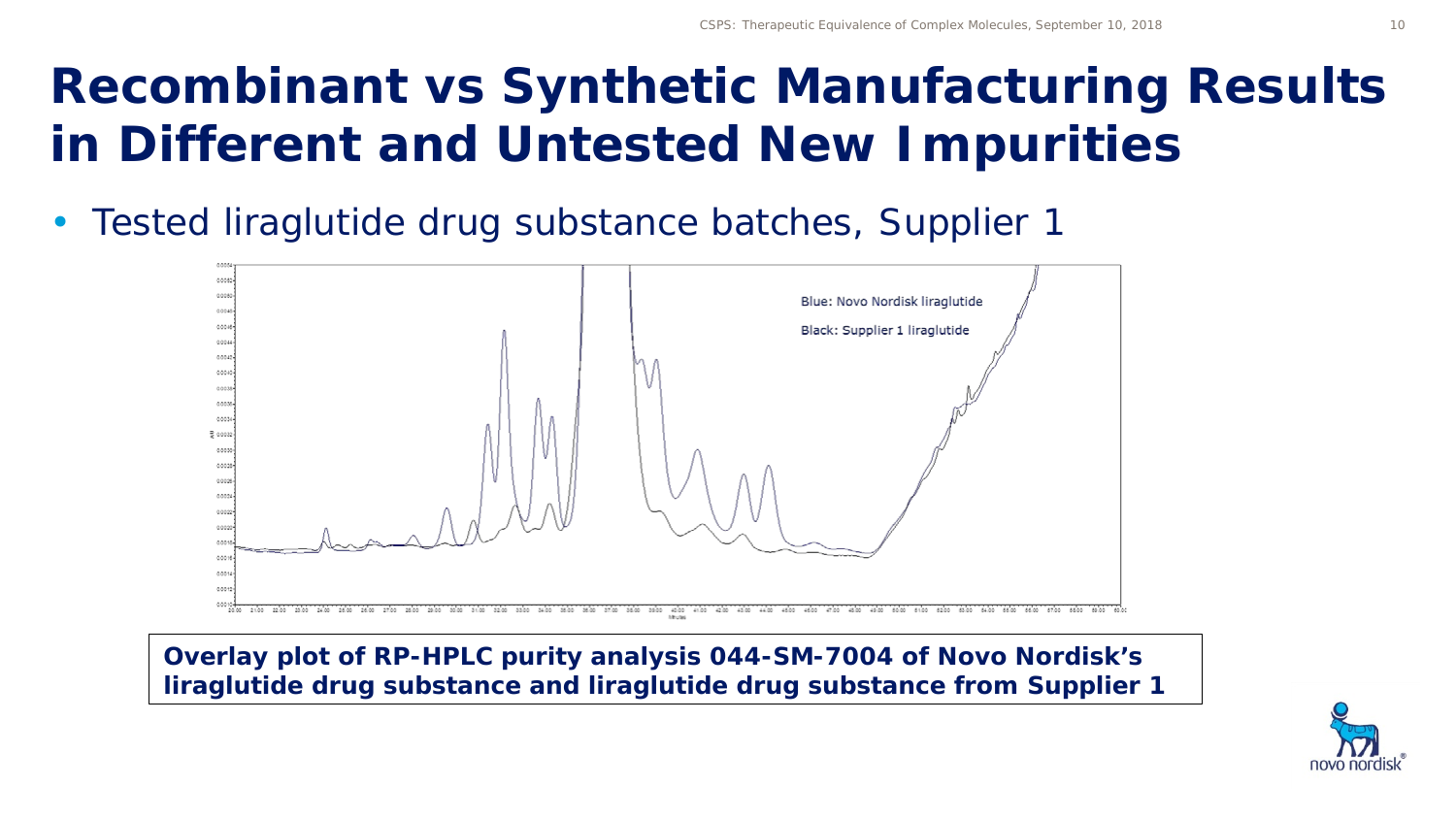• Tested liraglutide drug substance batches, Supplier 1



*LC-MS analysis of Supplier 1 Drug Substance. New and clinically unqualified impurities compared to Novo Nordisk's liraglutide are marked with blue circles.*

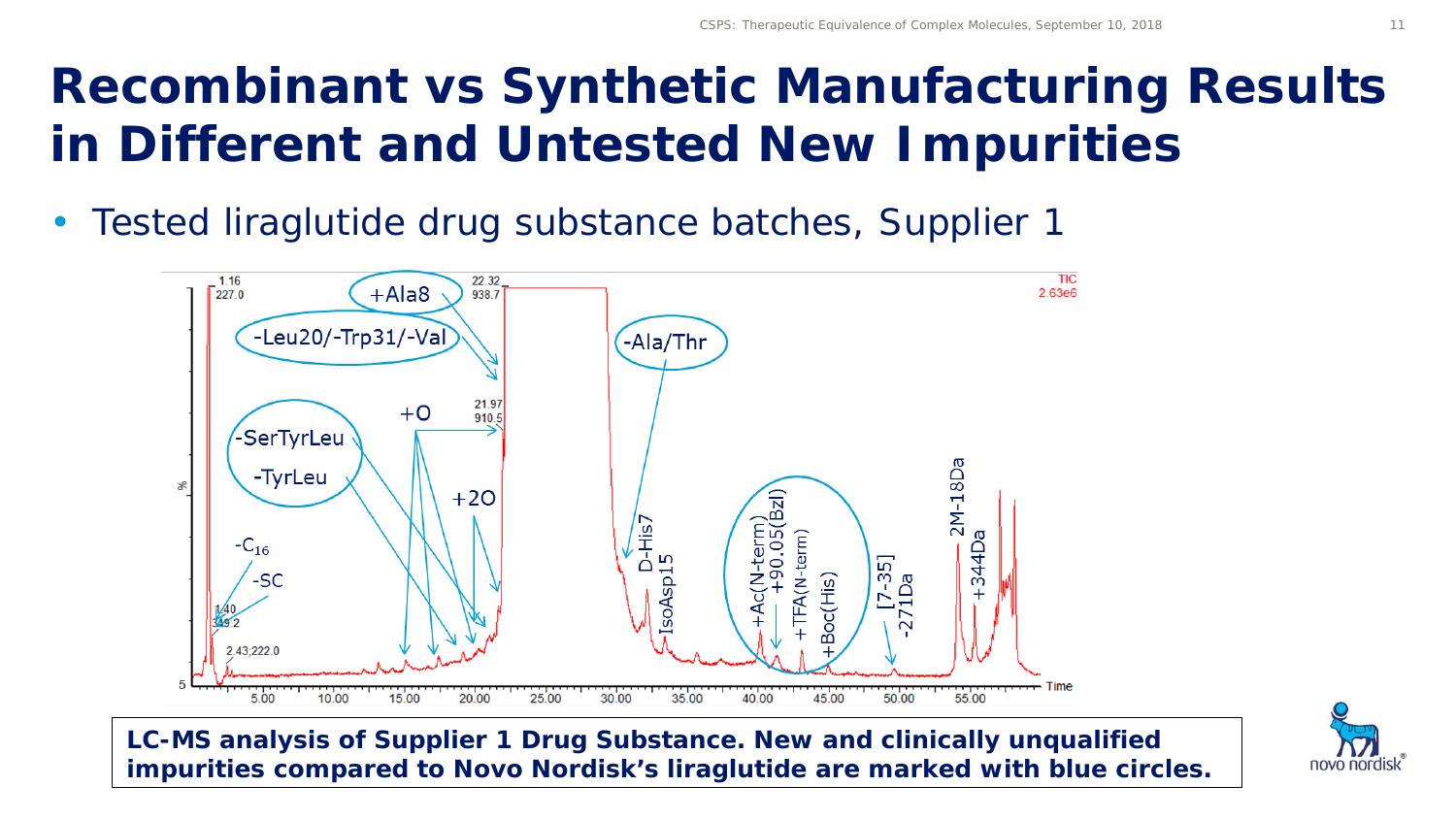• Tested liraglutide drug substance batches, Supplier 2



*Overlay plot of RP-HPLC purity analysis 044-SM-7004 of Novo Nordisk's liraglutide drug substance and liraglutide drug substance from Supplier 2. New and clinically unqualified impurities compared to Novo Nordisk's liraglutide drug substance are marked with blue circles*

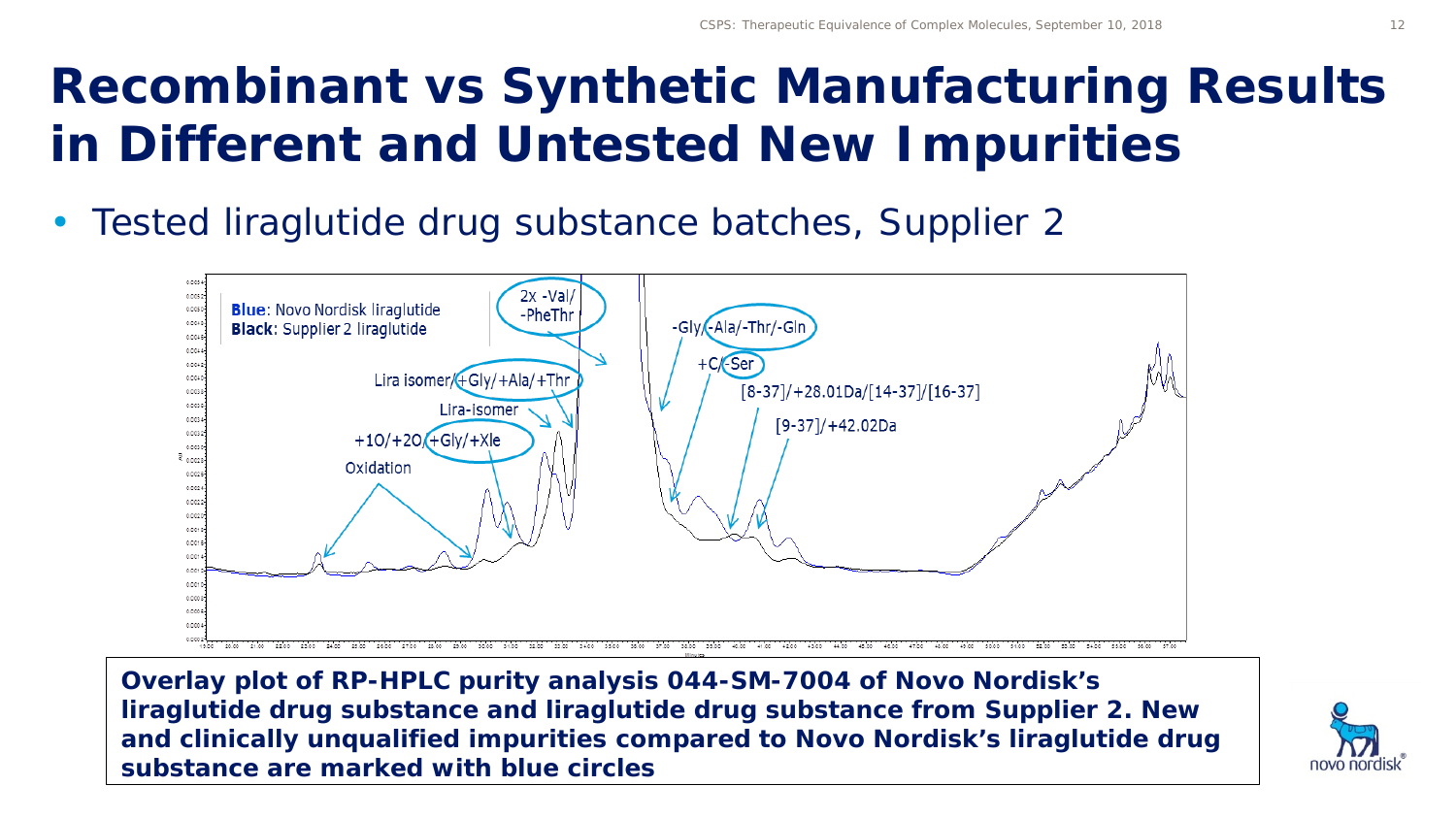• Tested liraglutide drug substance batches, Supplier 2



*2D-LC-MS ID of liraglutide impurities of Supplier 2 Drug Substance*

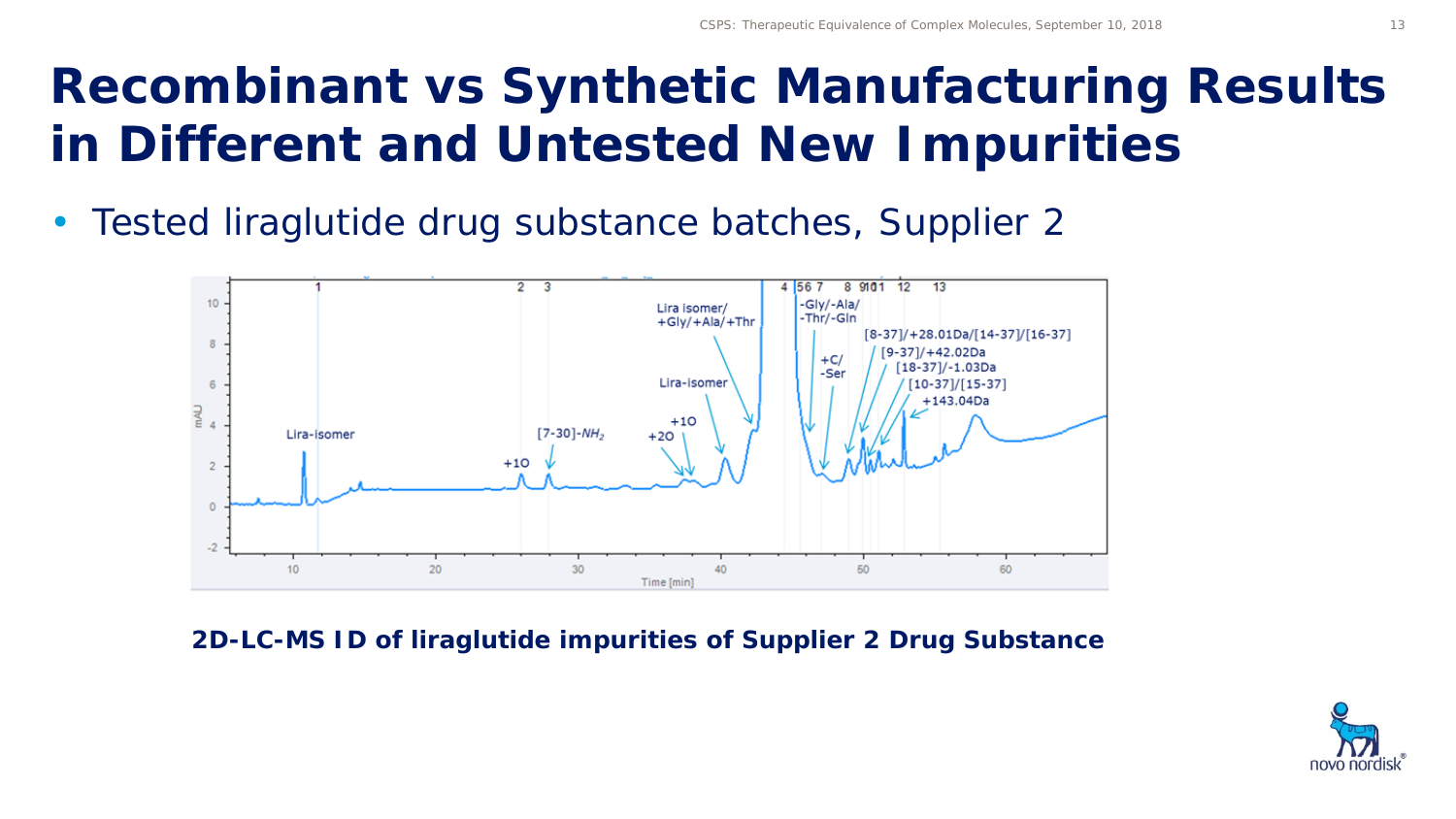#### **Peptide-related impurities from synthetic liraglutide contains potential T-cell epitopes**

• Neoepitopes resulting from the sequence modifications in the impurities were identified by subtracting MHC II binding epitopes of the liraglutide backbone sequence



*Predicted MHC II binding neoepitopes (T-cell epitopes) for the backbone sequence of impurities with a single amino acid deletion at the position indicated*

*Graphic representation of the predicted MHC II-binding neoepitopes and their binding affinity to the tested MHC II alleles. Each bar represents a distinct peptide with its position in the sequence (X axis) and its binding affinity to a given MHC II allele (Y axis). Per definition, no MHC class II binding neoepitopes are identified for the reference (liraglutide (Lira) backbone sequence).* 



\* algorithm NetMHCIIpan (3.1) was used to predict binding to HLA-DR and HLA-DP/DQ isotypes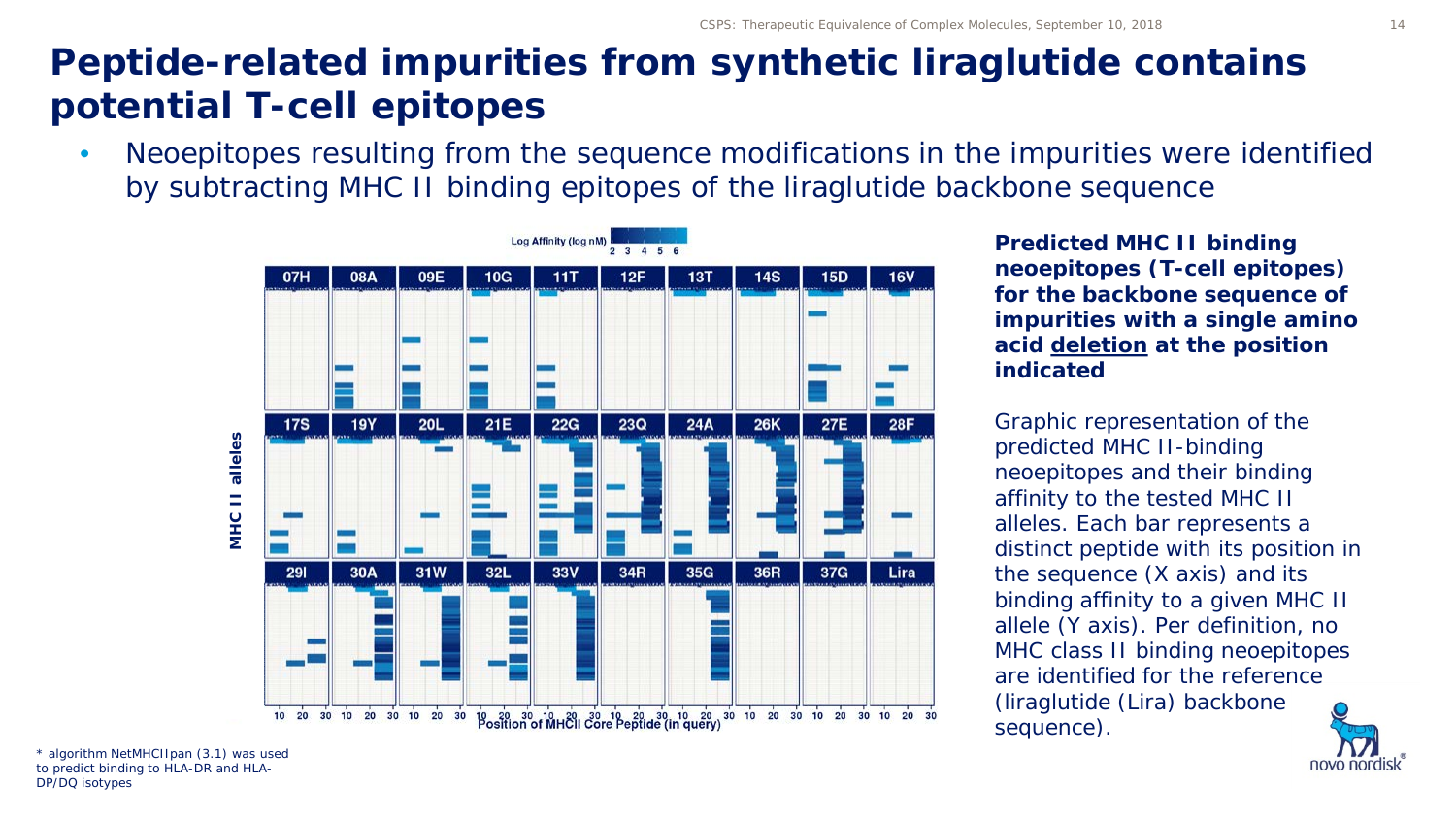#### **Content of residual solvents, salts and metal ions can differ from synthetic vs recombinant manufacturing**

|              | <b>Supplier 1</b><br>[ppm] | <b>Supplier 2</b><br>[ppm] | <b>Novo Nordisk</b><br>[ppm] |
|--------------|----------------------------|----------------------------|------------------------------|
| Ethanol      | 417                        | 300                        | <40                          |
| Methanol     | $20$                       | 843                        | $20$                         |
| 2-propanol   | 24                         | 402                        | $20$                         |
| Acetonitrile | 68                         | 353                        | $20$                         |
| Acetate      | 28,000                     | 500                        | ≤300                         |
| $K^+$        | 53                         | $\leq 2.5$                 | 8.3                          |
| $Cu + /2+$   | 2.5                        | 0.93                       | $\leq 0.5$                   |
| $Zn^{2+}$    | 6.2                        | 7.8                        | $\leq 0.5$                   |

*Residual solvents, salts and metal ions in Supplier 1 Drug Substance, Supplier 2 Drug Substance, and Novo Nordisk liraglutide drug substance.* 

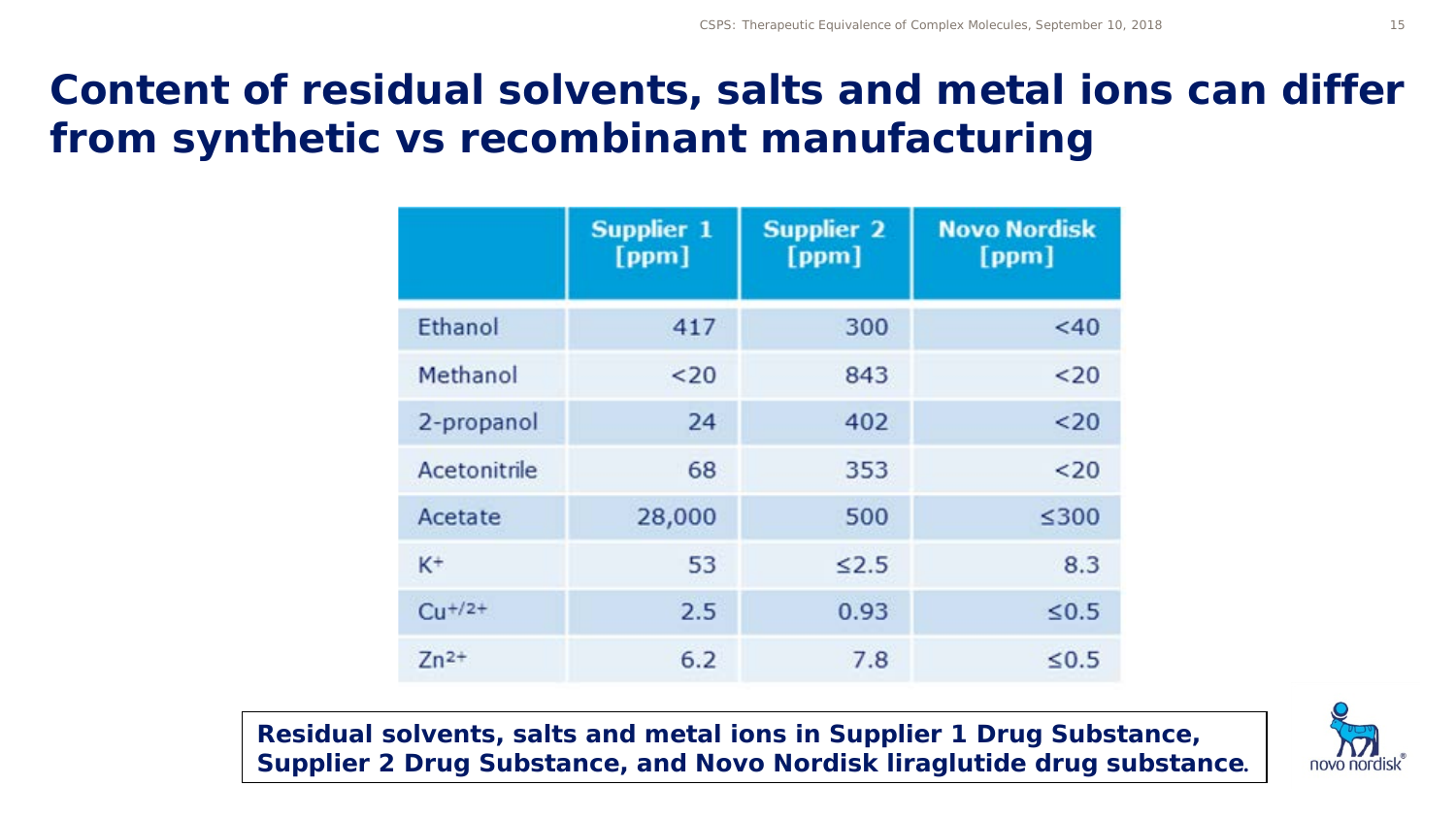## **Physical stability of some peptides is dependent on scale and production equipment**

- Some peptides are known to have higher fibrillation/aggregation tendency
	- Glucagon
	- Liraglutide
- Some peptides are sensitive to manufacturing stress and have a tendency to become less physically stable with scale up
- For some peptide products, losing their higher order structure is directly linked to increase in the risk of fibrillation, thus increasing the molecules immunogenicity potential

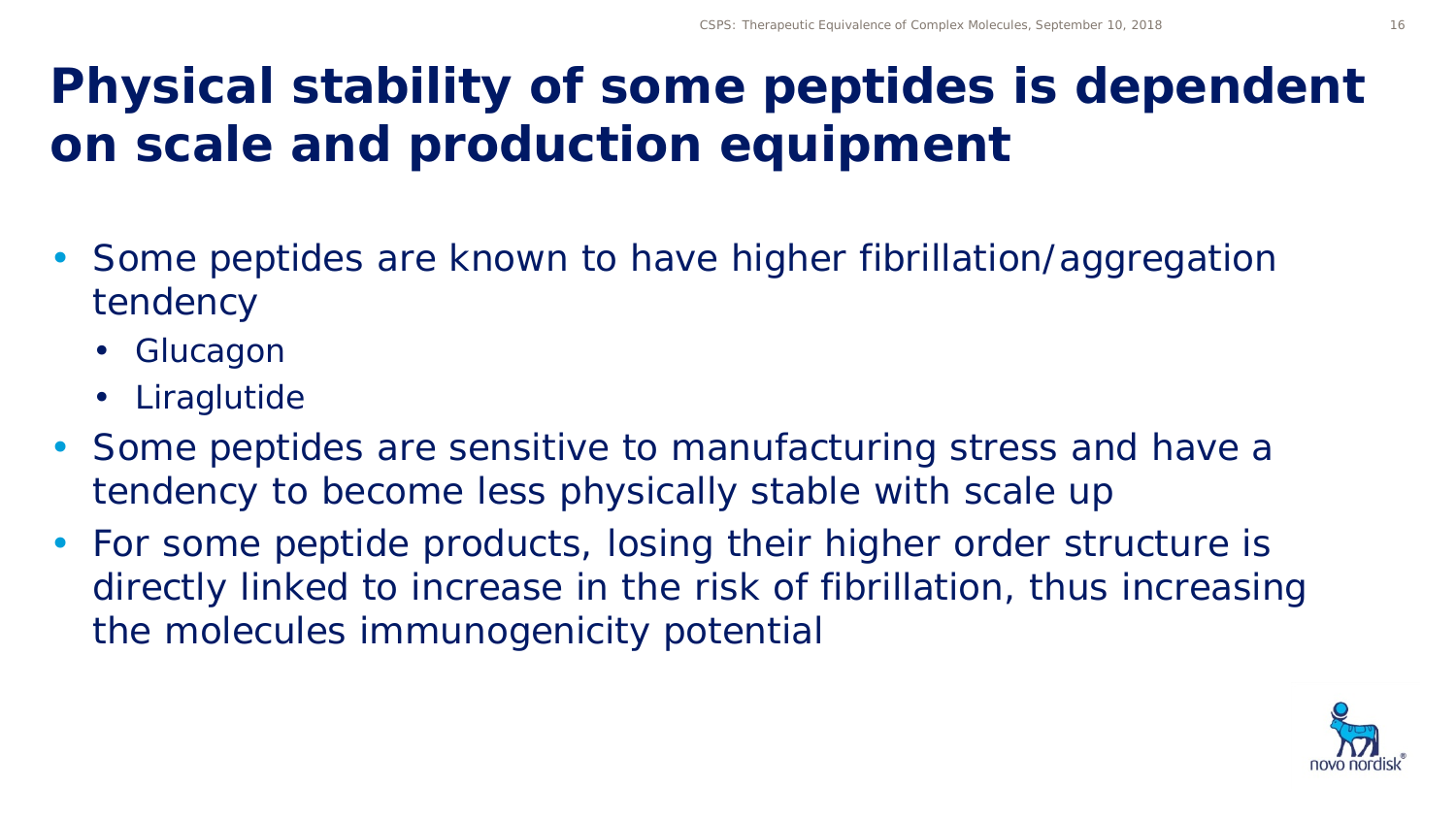#### **Fibrillation of Glucagon: An extreme case**



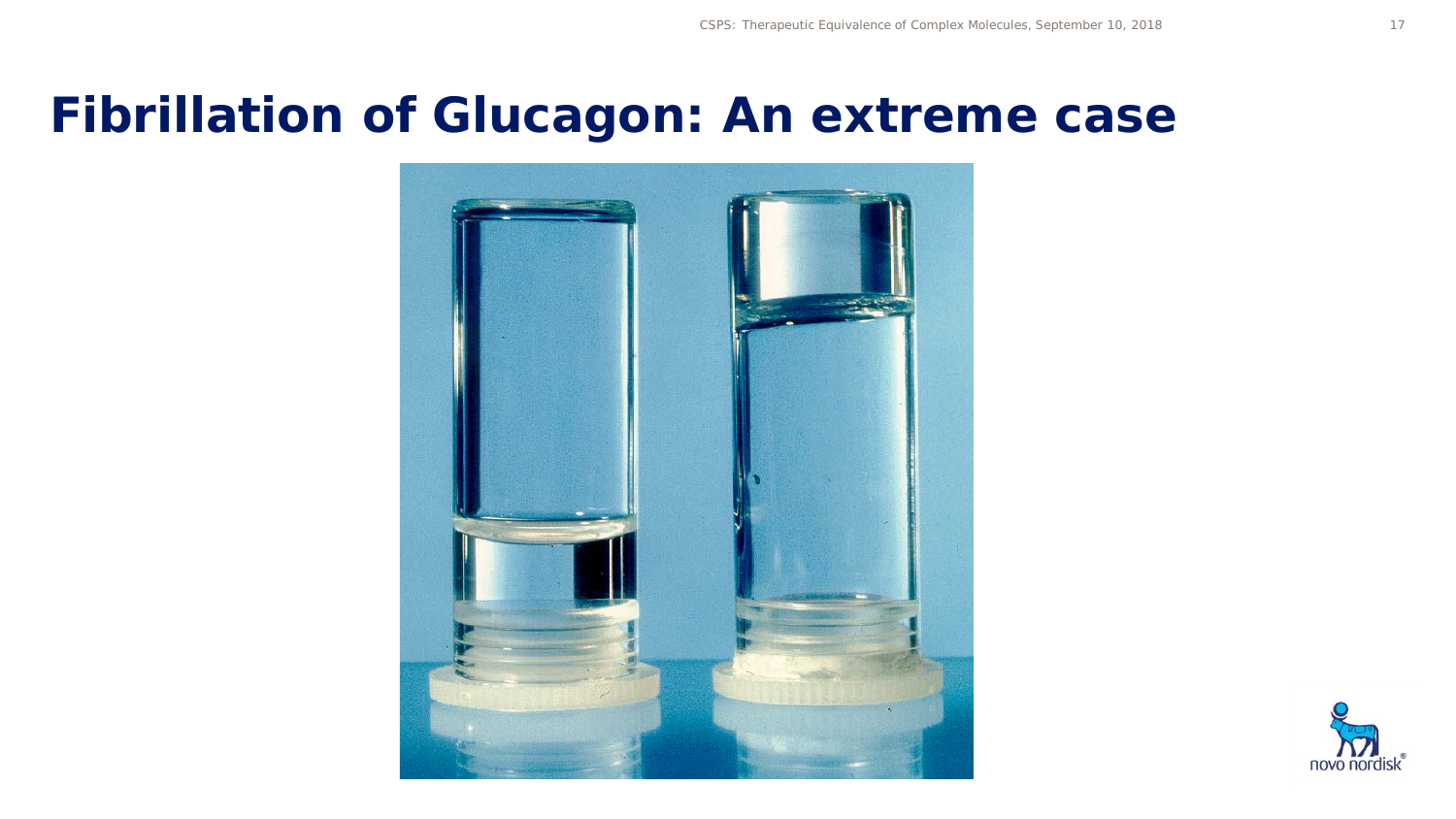## **Immunogenicity can be impacted at different stages of manufacturing**

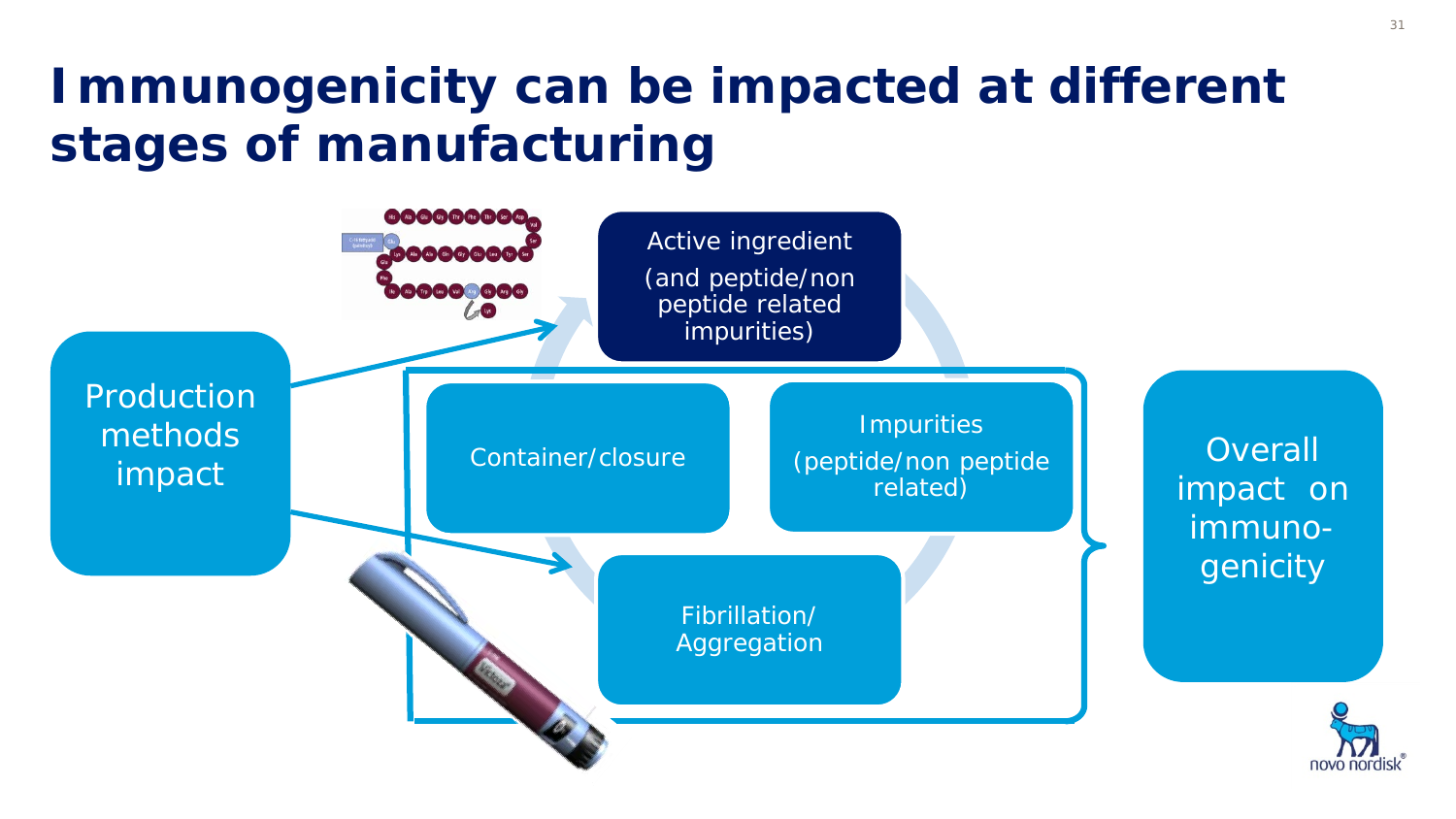#### **Conclusion**

- Analyses conducted by Novo Nordisk on two purported copies of liraglutide drug substance reveal that the two purported copies contain multiple impurities not present in Novo Nordisk's liraglutide drug substance and that could potentially result in immunogenicity reactions or other adverse health consequences.
- Differences from the RLD drug substance and a fundamental variation in the source or process can result in significant changes in impurity profile which may impact immunogenicity, and thereby safety and efficacy
- Unlike generics, many peptide sequences have secondary and tertiary folding critical to potency of the molecule
- A completely different manufacturing process will result in **new** peptide related and unrelated impurities (including leachables), many of which are clinically unqualified

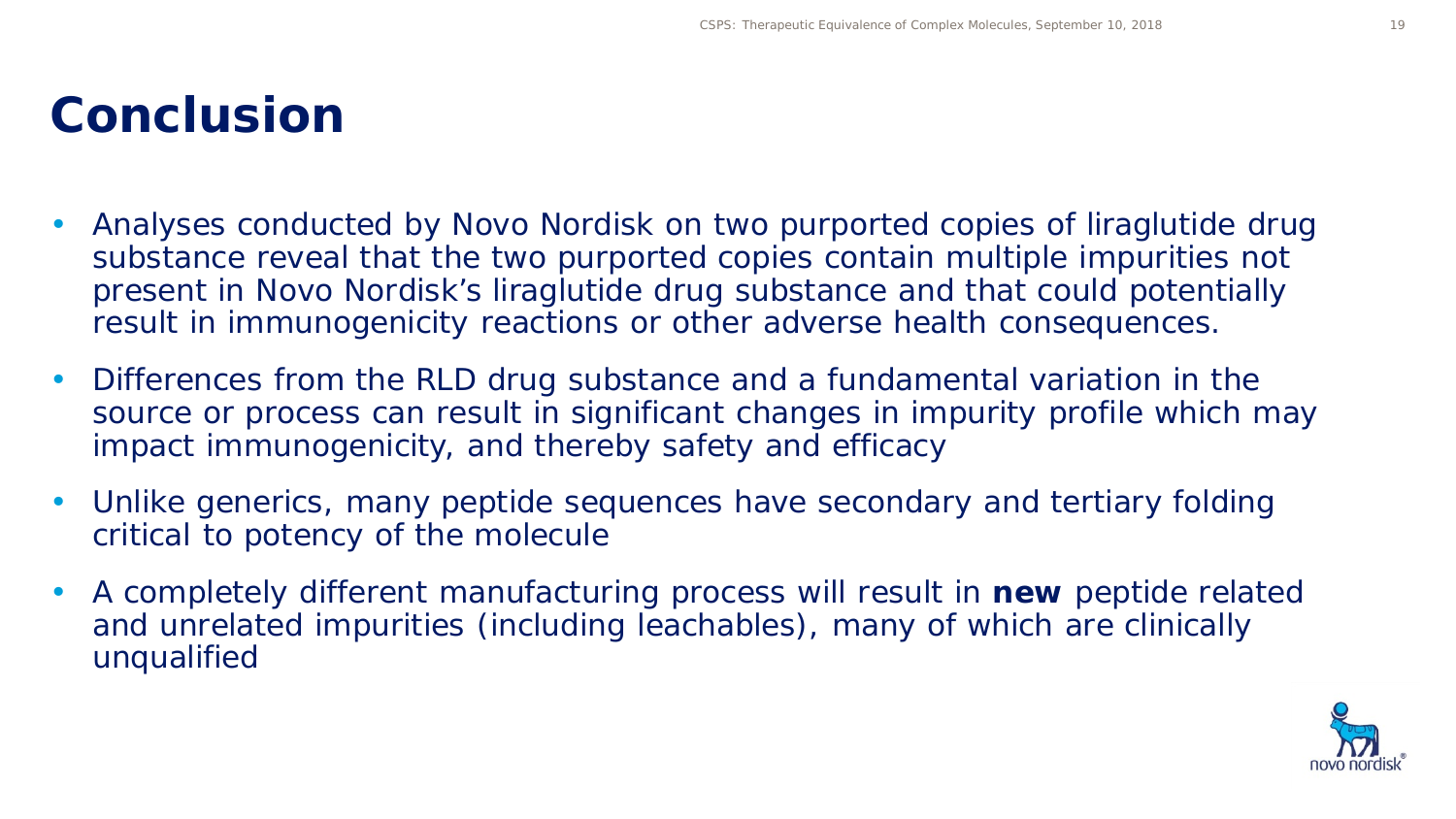### **Conclusion**

- Currently available analytical methods are insufficient to establish the clinical "sameness" of a different manufacturer's purported synthetic follow-on and properly assess immunogenicity for new impurities
	- Can't assess whether purported generic is "identical" to RLD, or
	- Whether a purported follow-on can be expected to have the same therapeutic effect
	- Both are statutorily required for approval under the ANDA pathway
- Analytical assessment:
	- Doesn't assess B cell activation & maturation into antibody-producing plasma cells
	- Won't address patient-related factors and impact of repetitive injections
	- Were developed and optimized for therapeutic proteins and monoclonal antibodies for purposes of initial determination of immunogenicity potential, not as a substitute for clinical immunogenicity studies
- Animal models are not a suitable alternative to evaluate immunogenicity risk of any therapeutic protein or peptide due to the lack of predictability for human immune responses
- At a minimum clinical immunogenicity studies that compare the follow-on product with its RLD are required to determine that a follow-on liraglutide product is as safe and effective as the RLD.